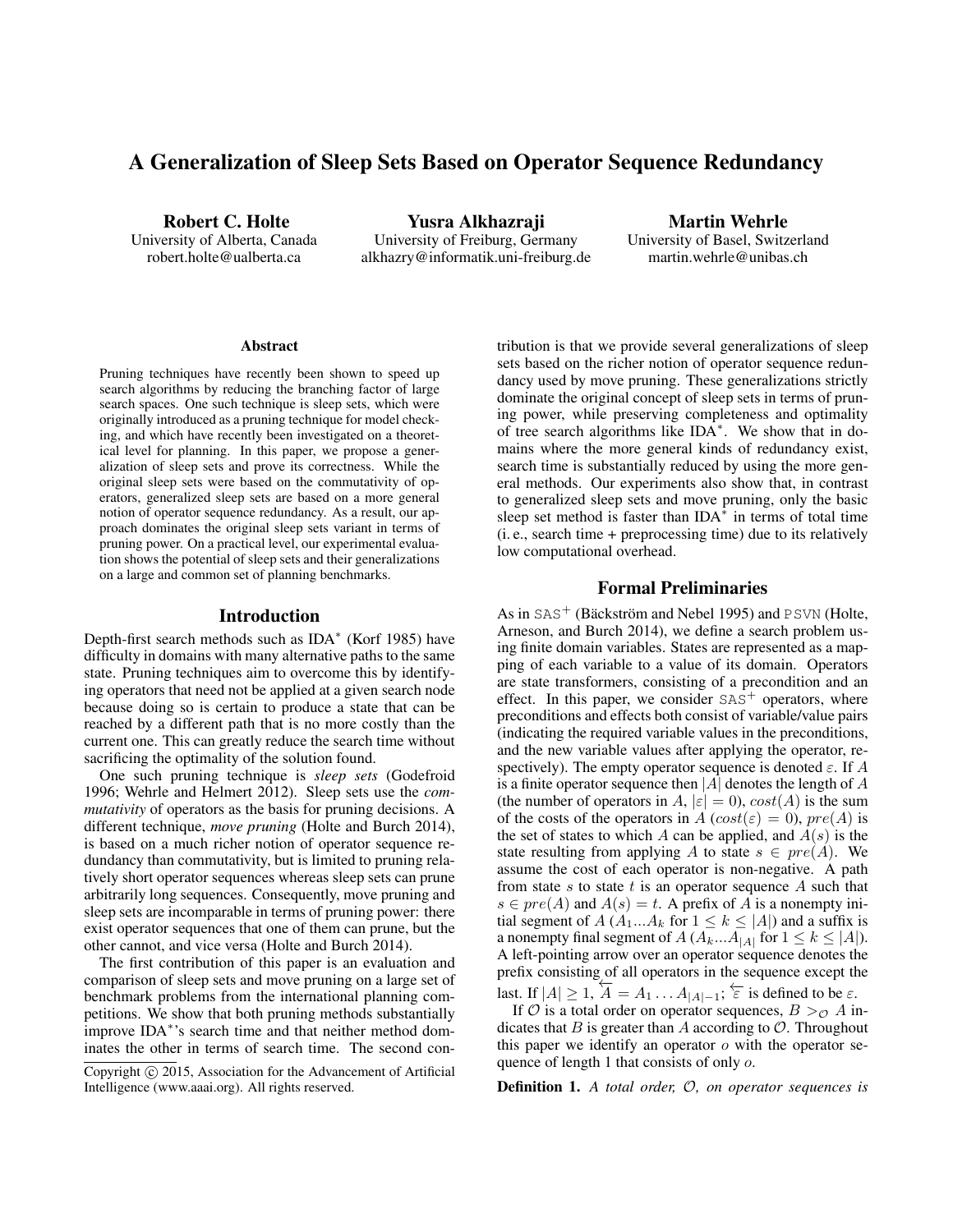nested *if*  $\varepsilon <_{\mathcal{O}} Z$  *for all*  $Z \neq \varepsilon$ *, and*  $B >_{\mathcal{O}} A$  *implies*  $XBY >_{\mathcal{O}} XAY$  *for all*  $A, B, X$ *, and*  $Y$ *.* 

**Definition 2.** A length-lexicographic order  $\mathcal{O}$  *is a total order on operator sequences based on a total order of the operators*  $o_1 < o_2 < o_3$  .... *For operator sequences* A *and* B,  $B >_{\mathcal{O}} A$  *iff either*  $|B| > |A|$ *, or*  $|B| = |A|$  *and*  $o_b >_{\mathcal{O}} o_a$ *, where*  $o_b$  *and*  $o_a$  *are the leftmost operators where B and A differ* ( $o_b$  *in* B,  $o_a$  *in the corresponding position in A*).

Every length-lexicographic order is a nested order. A total order on operators induces a length-lexicographic order on operator sequences. We will use the same symbol  $(\mathcal{O})$  to refer to both the order on operators and the lengthlexicographic order on operator sequences it induces.

Definition 3. *Given a nested order,* O*, on operator sequences, for any pair of states* s, t *define* min(s, t) *to be the least-cost path from* s *to* t *that is smallest according to*  $\mathcal{O}$ *.*  $min(s, t)$  *is undefined if there is no path from s to t.* 

Throughout this paper, the sequence of operators comprising  $min(s, t)$  is  $o_1 o_2 \dots o_{|min(s,t)|}$ . The prefix of  $min(s, t)$ consisting of the first i operators is denoted  $P_i$  ( $P_0 = \varepsilon$ ), and  $Q_i$  denotes the suffix of  $min(s, t)$  starting at the  $i^{th}$  operator  $(Q_{\lfloor min(s,t)\rfloor+1} = \varepsilon)$ . Hence,  $min(s,t) = P_i Q_{i+1}$  $P_{i-1}o_iQ_{i+1}$  for all  $i, 1 \leq i \leq |min(s, t)|$ . Note that  $o_i$  is the last operator in  $P_i$ .

### Sleep Sets

We use Wehrle and Helmert (2012)'s formulation of sleep sets, adapted to our notation.

**Definition 4.** *Operators*  $p_1$  *and*  $p_2$  *are* commutative (*or* commute), denoted  $p_1 \Join p_2$ , iff the following conditions *hold for every state* s*:*

*1.*  $s \in pre(p_1)$  *and*  $s \in pre(p_2) \implies p_1(s) \in pre(p_2)$  *and*  $p_2(s) \in pre(p_1)$  and  $p_1(p_2(s)) = p_2(p_1(s))$ 

2. 
$$
s \in pre(p_1)
$$
 and  $s \notin pre(p_2) \implies p_1(s) \notin pre(p_2)$ 

3.  $s \in pre(p_2)$  and  $s \notin pre(p_1) \implies p_2(s) \notin pre(p_1)$ *.* 

A sleep set is associated with an operator sequence and is defined recursively based on an operator order O.

**Definition 5.** A set  $ss(P)$  for an operator sequence P is a sleep set *iff the following hold:*  $ss(\varepsilon) := \emptyset$  *(the empty set), and, for the non-empty sequence*  $P = \sigma p$ ,  $ss(P) := \{o \mid$  $(p \Join o)$  *and*  $(o <_{\mathcal{O}} p \text{ or } o \in \text{ss}(\sigma))$ *}*.

In the context of searching for a (least-cost) path from state s to state t, sleep sets are used as a pruning technique as follows. If  $P$  is an operator sequence and  $p$  is an operator in  $ss(P)$ , then p will not be applied after P, i.e., the sequence  $P<sub>p</sub>$  and all its extensions, will not be considered as solutions. The following theorem shows that this use of sleep sets is safe in the sense that for any state  $s$  and any state  $t$  reachable from  $s$ , it preserves at least one least-cost path from  $s$  to  $t$ (namely,  $min(s, t)$ ).

**Theorem 1.** *For any states s and t (reachable from s),*  $o_k \notin$  $ss(P_{k-1})$  *for all*  $k$  *(*1  $\leq k \leq |min(s,t)|$ ).

This is a special case of the general theorem (Theorem 7) proven below.

Our implementation of sleep sets has a preprocessing (one-time) step, and a computation that occurs for each node generated (the "run-time" step). In the preprocessing step, the commutativity,  $o_1 \bowtie o_2$ , of every pair of operators  $o_1, o_2$ is tested and the result stored in a Boolean table named commutes, i. e. commutes  $[o_1, o_2]$  is true iff  $o_1 \bowtie o_2$ . Commutativity of operators  $o_1$  and  $o_2$  is checked syntactically on the operator definitions and holds if the variables written by  $o_1$ 's effect are disjoint from the variables of  $o_2$ 's precondition, and vice versa, and both  $o_1$ 's and  $o_2$ 's effects do not set a common variable to a different value. This step is quadratic in the number of operators. In the run-time step, if state s' is reached by operator sequence  $Po$ , then  $ss(Po)$ is computed by scanning through the operators that are in  $ss(P)$  or precede o in the order O, and adding operator o' to  $ss(\overrightarrow{Po})$  iff commutes [0, 0']. This step is linear in the number of operators. When expanding  $s'$ , only the operators that do not belong to  $ss(P<sub>O</sub>)$  are applied.

### Operator Sequence Redundancy

The notion of operator sequence redundancy we build upon, and its use for move pruning, were first introduced by Taylor and Korf (1993) and later generalized by Holte and Burch (2014).

Definition 6. *Operator sequence* B *is* redundant *with operator sequence* A, denoted with  $A \leq B$ , iff the following *conditions hold:*

- *1.*  $cost(B) \geq cost(A)$
- 2.  $pre(B) \subseteq pre(A)$
- 3.  $s \in pre(B) \Rightarrow B(s) = A(s)$

In addition, we write  $A \equiv B$  to denote that A is *equivalent* to B, i. e., that  $A \leq B$  and  $B \leq A$ .

Theorem 2 (Holte and Burch, 2014). *Let* O *be any nested order on operator sequences and* B *any operator sequence. If there exists an operator sequence* A *such that* B *is redundant with* A *and*  $B >_{\mathcal{O}} A$ *, then* B *does not occur as a consecutive subsequence in* min(s, t) *for any states* s*,* t*.*

Holte and Burch's move pruning works as follows. If P is an operator sequence,  $p$  an operator, and there exists an operator sequence A such that  $P_p >_{\mathcal{O}} A$  and move pruning analysis establishes that  $P_p \geq A$ , then, just like with sleep sets,  $p$  will not applied after  $P$ . Theorem 2 shows that move pruning is safe in the sense that for any state  $s$  and any state t reachable from s, it preserves at least one least-cost path from s to t (namely,  $min(s, t)$ ).

Similar to sleep sets, our implementation of move pruning has two parts, a preprocessing step, and run-time step. As in Holte and Burch (2014)'s implementation, the user specifies a length L and the preprocessing step generates all operator sequences of length  $L$  or less and tests each sequence with all the sequences that precede it in the order  $\mathcal{O}$ . The redundancy test for a given pair of operator sequences is the same complexity as the commutativity test done for sleep sets. This step is quadratic in the number of operator sequences of length  $L$  or less, not in the number of operators, and so is considerably more expensive than the preprocessing step for sleep sets even when  $L = 2$ . The redundancy relation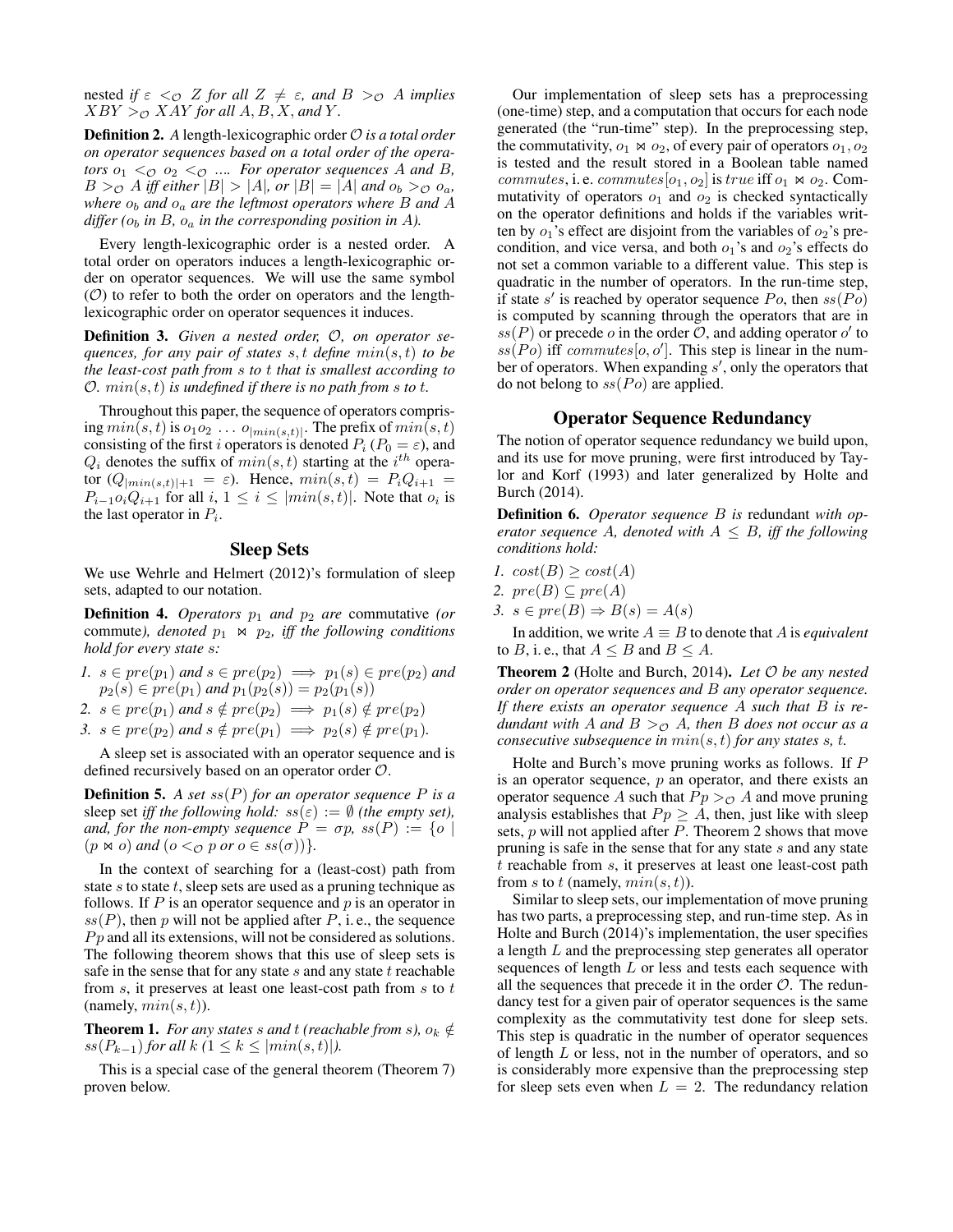is computed for all pairs of operator sequences of length L or less and stored in a Boolean table named redundant. For example, for  $L = 2$ , redundant  $[o_1, o_2]$  is true iff there exists an operator sequence  $B$  of length 2 or less such that  $B \leq o_1 o_2$  and  $B < o_1 o_2$ . In the run-time step, if state s' is generated by applying operator  $o$  to state  $s$ , then operator  $o'$  is applied in  $s'$  iff redundant  $[o, o']$  is false. This check takes constant time per operator.

As discussed by Holte and Burch (2014), the pruning power of sleep sets and move pruning is incomparable. On the one hand, sleep sets can prune more than move pruning because sleep sets propagate information along paths: for a path  $P_p$ , an operator o is contained in  $ss(P_p)$  if o and p are commutative, and  $o <_{\mathcal{O}} p$  or o has been in  $ss(P)$  already. This recursive nature can propagate o from  $ss(P)$  to  $ss(Pp)$ and, by the same reasoning, o can be propagated in a sleep set an arbitrary distance. Move pruning does not perform such propagations. The following example, which has previously already been discussed by Wehrle and Helmert (2012) and Holte and Burch (2014), illustrates this more clearly: consider a sequence that consists of operators  $o_1$ ,  $o_2$  and  $c$ which are ordered  $o_2 <_{\mathcal{O}} c <_{\mathcal{O}} o_1$  by both techniques. Suppose  $c$  is commutative with both  $o_1$  and  $o_2$ , then sequences  $o_1o_2c$ ,  $o_1co_2$ , and  $co_1o_2$  are equivalent. Given the ordering, sleep sets will preserve sequence  $co<sub>1</sub>o<sub>2</sub>$  and prune the other two sequences. Move pruning will explore both  $o_1o_2c$ and  $co_1o_2$  and prune only  $o_1co_2$ . On the other hand, move pruning can be more powerful than sleep sets because it can handle sequences of length  $L > 2$ . In addition, move pruning with  $L = 2$  computes a redundancy relation that is not restricted to the same operators on both side of the inequality, such as  $o_1o_2 \equiv o_3o_4$ , and strict redundancies such as  $o_1o_2 < o_2o_1$ .

Throughout this paper we assume that the operator sequence order used for redundancy analysis is the lengthlexicographic order induced by the operator order used to define sleep sets, and hence we use  $\mathcal O$  for both.

### Evaluation of Sleep Sets and Move Pruning

We implemented sleep sets and move pruning within the Fast Downward planning system (Helmert 2006). We evaluate these pruning techniques with IDA<sup>\*</sup>, with cycle detection, using the LM-Cut heuristic (Helmert and Domshlak 2009), which is the state-of-the-art admissible planning heuristic, on all the planning benchmarks from the international planning competitions up to 2011 that contain the features required by LM-Cut (1396 problem instances drawn from 44 domains). In the following, IDA<sup>\*</sup>SS refers to IDA<sup>\*</sup> with pruning based on sleep sets, and IDA<sup>∗</sup>MP refers to IDA<sup>∗</sup> with move pruning. The evaluation is performed on Intel Xeon E5-2660 CPUs that run at 2.2 GHz, with a time limit of 30 minutes (for the total of search time and preprocessing time) and a memory limit of 2 GB per run. For move pruning we set  $L = 2$ . Times that are less than or equal to 0.1 seconds are shown in the plots as 0.1.

The plots in Figure 1 compare IDA<sup>∗</sup> (y-axis) and IDA<sup>∗</sup> SS (x-axis) in terms of the number of nodes generated (left) and search time (preprocessing time not included) in seconds (right) using logarithmic scales. Each point repre-



Figure 1: IDA<sup>∗</sup> (y-axis) vs. IDA<sup>∗</sup> SS (x-axis). Left: Number of nodes generated. Right: Search time.

sents a single problem instance. Points above the diagonal are instances for which IDA<sup>∗</sup> SS outperformed IDA<sup>∗</sup> . To easily gauge how much better/worse one algorithm is than another, reference lines are shown for  $y=2x$ ,  $y=10x$ , and y=50x. Points at the very top of the plot are instances that were solved by IDA<sup>∗</sup> SS but not by IDA<sup>∗</sup> because the latter exceeded the time limit.

We see that there are many instances in which IDA\*SS and IDA<sup>\*</sup> generate exactly the same number of nodes. These are instances in which none of the operators commute or the operators that do commute are not encountered during search. On most of the other problem instances, IDA\*SS generates substantially fewer nodes, in some cases as much as 3 orders of magnitude fewer. The search time plot (right) shows that the reduction in the number of nodes generated translates into comparable reductions in search time.

Figure 2 is the same format as Figure 1 but compares IDA<sup>∗</sup>MP (y-axis) to IDA<sup>∗</sup> SS (x-axis). The points at the top of the plot are instances for which the memory required by move pruning's redundancy table exceeded the memory limit but the sleep set commutativity table did not.<sup>1</sup> We see that in the vast majority of the instances, exactly the

<sup>&</sup>lt;sup>1</sup>Currently, the redundancy table is precomputed in its entirety. In practice, one would not abort search when the memory limit was reached but would instead record as much information as memory allowed and base move pruning on that partial information. In the worst-case this would give a performance equal to IDA<sup>\*</sup>'s.



Figure 2: IDA<sup>∗</sup>MP (y-axis) vs. IDA<sup>∗</sup> SS (x-axis). Left: Number of nodes generated. Right: Search time.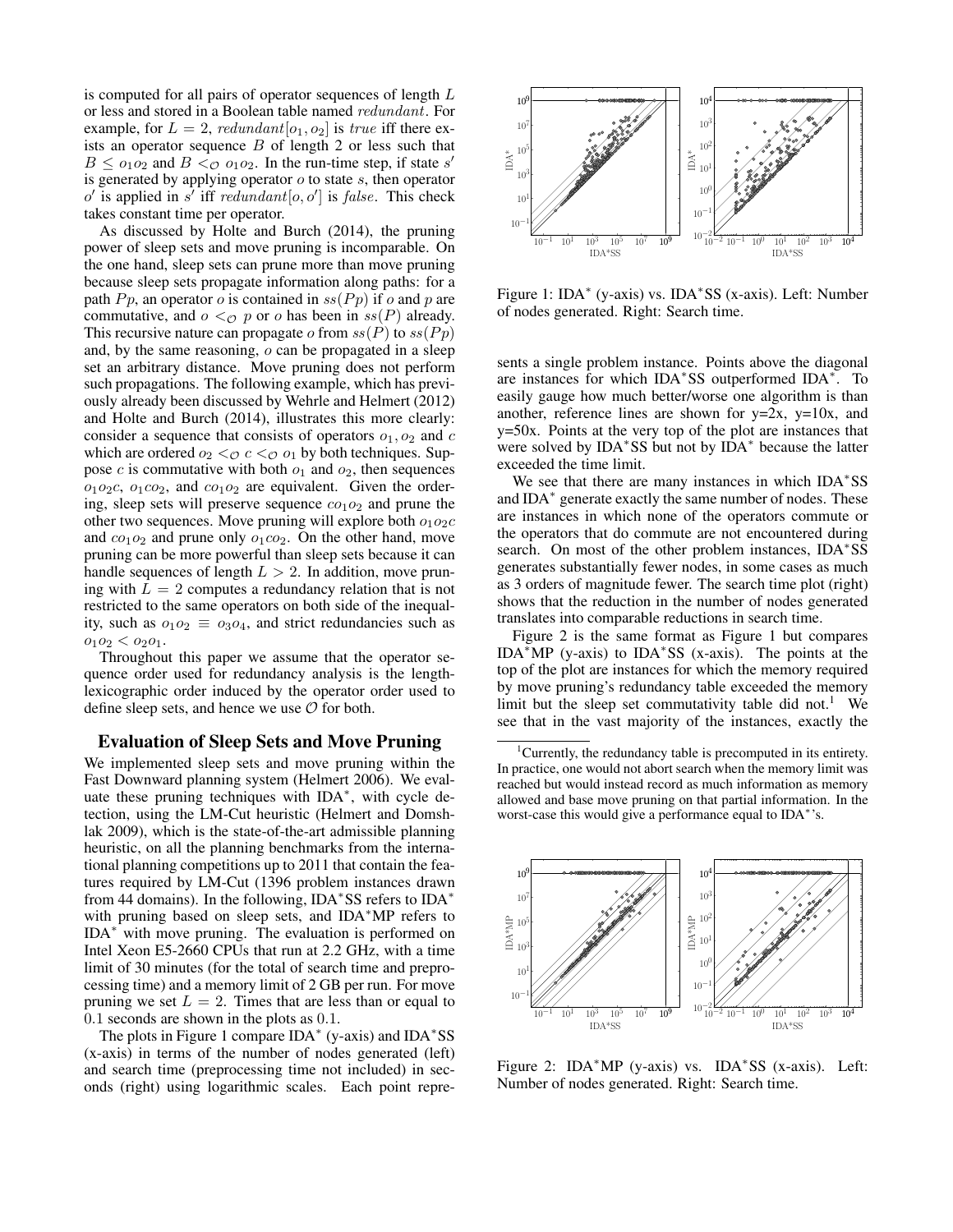

Figure 3: Total time for IDA<sup>∗</sup> (x-axis) vs. IDA<sup>∗</sup> SS (left plot, y-axis) and IDA∗MP (right plot, y-axis).

same number of nodes were generated. These are cases in which there was no commutativity or operator sequence redundancy (for  $L=2$ ), or where the two methods detected exactly the same redundancy. When the methods produce different results, move pruning is superior to sleep set pruning in some cases (points below the diagonal) and inferior in others. This is to be expected if the set of problem instances is truly representative because move pruning detects more kinds of redundancy than just commutativity, but does not pass information forward along a path the way sleep sets do. The search time plot (right) shows that the difference in the number of nodes generated translates into comparable differences in search time.

The conclusions from the data presented so far is that both pruning methods substantially improve IDA<sup>∗</sup> 's performance and that neither pruning method dominates the other. There is, however, one additional consideration, and that is the time required for preprocessing. Figure 3 shows the total time (search time + preprocessing time) required to solve each instance by  $IDA^*$  (x-axis in both plots), whose total time is its search time, IDA<sup>∗</sup> SS (left plot, y-axis), and IDA<sup>∗</sup>MP (right plot, y-axis). IDA<sup>∗</sup> SS's preprocessing time is small enough that its total time is less than IDA<sup>∗</sup> 's in most cases (points below the diagonal) and its "coverage" (i. e., the number of problem instances that could be solved within the resource limits) is much better than IDA<sup>∗</sup> 's (570 compared to 477, where all instances that could be solved by IDA<sup>∗</sup> SS, but not by IDA<sup>∗</sup> are due to exceeding the time limit). The opposite is true for IDA<sup>∗</sup>MP. Its total time is worse than IDA<sup>\*</sup>'s in the majority of the instances, and is often more than an order of magnitude larger. Consequently, its coverage is worse than IDA<sup>∗</sup> 's (443 compared to 477). Move pruning is most appropriate when its preprocessing step, which is independent of the search goal and start state, can be reused across many instances.

### Generalized Sleep Sets

Commutativity of operators, the basis for defining sleep sets, is a very restricted type of operator sequence redundancy. We now show that sleep sets can be defined in terms of much richer notions of operator sequence redundancy. We present this theoretical work in a series of definitions of successively greater generality. We do this because, as the definitions get

more general, the computational complexity of the preprocessing and/or run-time step increases and we might get better overall performance using a less general definition. Furthermore, whether a generalized definition is beneficial depends on the properties of the problem domain, so it could happen that any one of the generalized sleep set definitions could be the method of choice in a particular domain.

Because the "or" in Definition 5 ( $o <_{\mathcal{O}} p$  or  $o \in ss(\sigma)$ ) reflects very different situations, we separate them and refer to them as "anchor points" and "relay points" respectively.

Definition 7. A  $\bowtie$ -anchor point *for operator o' in operator sequence*  $p_1 \tildot p_n$  *is an index*  $i'$   $(1 \leq i' \leq n)$  for which  $o' \Join p_{i'}$  and  $o' <_{\mathcal{O}} p_{i'}$ .

Informally, anchor points for an operator  $o'$  describe positions where  $o'$  is added to the sleep set. The operators of a (generalized) sleep set that are not anchor points we call *re*lay points, since their role is to relay operator  $o'$  to an earlier point in the sequence.

**Definition 8.** A  $\bowtie$ -relay point *for operator o' in operator*  $sequence p_1 \ldots p_n$  *is an index*  $i'$  ( $2 \le i' \le n$ ) for which  $o' \bowtie p_i$ , and  $(i'-1)$  *is a*  $\bowtie$ -anchor point or  $\bowtie$ -relay point *for*  $o'$  *in*  $p_1 \ldots p_{i'-1}$ *.* 

**Definition 9.** A set gss<sup> $\mathbf{x}(P)$  for an operator sequence P is</sup> *a* generalized sleep set *with respect to*  $\bowtie$  *iff the following hold:*  $gss^{\bowtie}(\varepsilon) = \emptyset$ *, and, if*  $|P| = n > 0$ ,  $gss^{\bowtie}(P) = \{o \mid n$ *is a*  $\bowtie$ *-anchor or*  $\bowtie$ *-relay point for o in P*}.

This definition is equivalent to Definition 5, i. e.  $gss^{\bowtie}(P) = ss(P)$  for all operator sequences P. We will base our subsequent definitions of generalized sleep sets on Definition 9. They will differ only in replacing  $\bowtie$  in the definitions of anchor and relay points by successively more general types of operator sequence redundancy.

#### Beyond Commutativity

The first generalization of sleep sets is based on the observation that it is not necessary for  $o'$  and  $p_{i'}$  to be commutative, but only that  $o'p_{i'} \leq p_{i'}o'$ . The following definitions are based on this observation; in them  $\bowtie$  is generalized to  $\leq$ .

Definition 10. *A* ≤*-*anchor point *for operator* o 0 *in operator sequence*  $p_1 \tildes p_n$  *is an index*  $i^{\prime}$  ( $1 \leq i^{\prime} \leq n$ ) for which  $o'p_{i'} \leq p_{i'}o'$  and  $o' <_{\mathcal{O}} p_{i'}$ .

**Definition 11.**  $A \leq$ -relay point *for operator*  $o'$  *in operator sequence*  $p_1 \tildot p_n$  *is an index* i'  $(2 \leq i' \leq n)$  for which  $o'p_{i'} \leq p_i o'$  and  $(i'-1)$  is an  $\leq$ -anchor point or  $\leq$ -relay *point for*  $o'$  *in*  $p_1 \ldots p_{i'-1}$ *.* 

Definitions 7 and 8 are special cases of these definitions because  $A \bowtie B \Rightarrow AB \leq BA$  (and also  $BA \leq AB$ ).

#### Flexible Leapfrogging

The definitions just given use the fact  $o'p_{i'} \leq p_{i'}o'$  to leapfrog  $o'$  over  $p_{i'}$  to get a new operator sequence that is equal or superior to the sequence we started with from a redundancy point of view. There is no reason to require  $p_i$ to remain unchanged when  $o'$  leapfrogs over it, the properties that are required will still hold if  $p_i$  is replaced by some other operator, or even  $\varepsilon$ , as long as the resulting sequence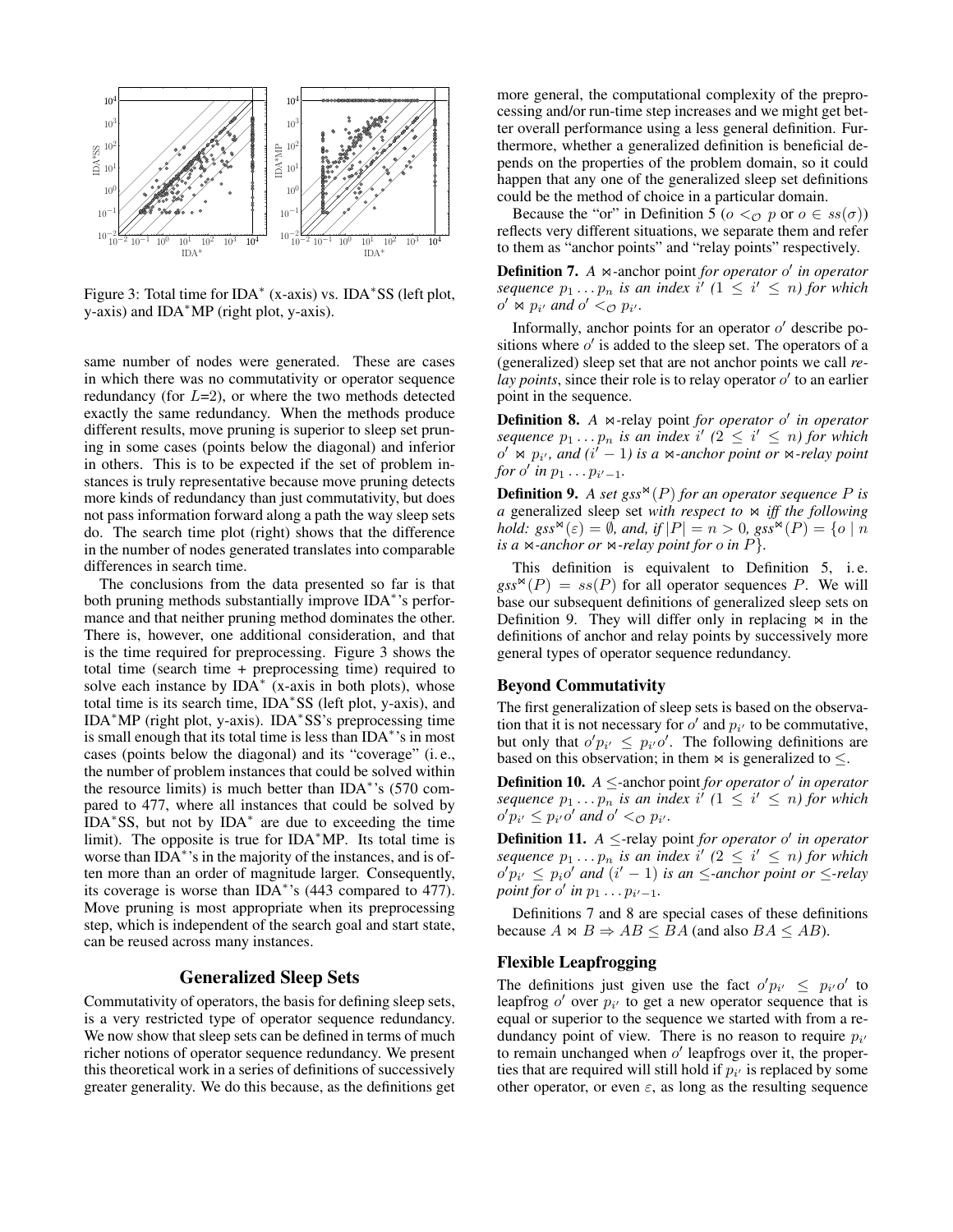is equal or superior to the sequence we started with from a redundancy point of view. Formally, we generalize the requirement that  $o'p_{i'} \leq p_{i'}o'$  to  $\exists y$  s.t.  $o'y \leq p_{i'}o'$ , where y can be an operator or  $\varepsilon$ .

Similarly, we do not require  $o'$  to be preserved when it leapfrogs over  $p_{i'}$ , it could be changed to some other operator z. The definitions of anchor and relay points based on these ideas are as follows.

**Definition 12.** *A* flexible  $\leq$ -anchor point *for operator* o' *in operator sequence*  $p_1 \ldots p_n$  *is an index*  $i^{\prime}$  ( $1 \leq i^{\prime} \leq n$ ) for *which* ∃y*, an operator or* ε*, and* ∃z*, an operator or* ε *s.t.*  $zy \leq p_{i'}o'$  and  $z <_{\mathcal{O}} p_{i'}$ .

**Definition 13.** *A* flexible  $\leq$ -relay point *for operator* o' *in operator sequence*  $p_1 \ldots p_n$  *is an index*  $i'$  ( $2 \leq i' \leq n$ ) for *which*  $\exists y$ *, an operator or*  $\varepsilon$ *, and operator z s.t.*  $zy \leq p_{i'}o'$ *and (*i <sup>0</sup> <sup>−</sup> <sup>1</sup>*) is a flexible* <sup>≤</sup>*-anchor or flexible* <sup>≤</sup>*-relay point for*  $z$  *in*  $p_1 \ldots p_{i'-1}$ *.* 

Definitions 10 and 11 are special cases of these definitions in which  $y = p_{i'}$  and  $z = o'$ .

### Long Distance Leapfrogging

The aim of the final generalization is to allow sleep sets to take advantage of redundancy information such as  $o'p_1 \tldots p_n \leq p_1 \tldots p_n o'$  when  $o'p_i \nleq p_i o'$  for all  $i (1 \leq i \leq n)$  $n$ ). In other words, we want  $o'$  to be able to leapfrog over entire sequences in a single bound ("long distance leapfrogging"), rather than having it go through a sequence one operator at a time. The definitions of anchor point and relay point that permit long distance leapfrogging are as follows.

Definition 14. *A* long distance ≤*-*anchor point *for operator*  $o'$  in sequence  $p_1 \tildot p_n$  is an index i'  $(1 \leq i' \leq n)$  for *which there exist an index*  $k$  ( $1 \leq k \leq i'$ ), and an operator *sequence* Y *such that*

*(A1)*  $Y \leq p_k ... p_{i'} o'$ , and  $(A2) \overleftarrow{Y} <_{\mathcal{O}} p_k \ldots p_{i'}.$ 

**Definition 15.** *A* long distance  $\leq$ -relay point *for operator* of *in sequence*  $p_1 \t ... p_n$  *is an index i'*  $(2 \leq i' \leq n)$  *for which there exist an index*  $k$  ( $2 \leq k \leq i'$ ), operator  $z$ , and operator *sequence* Y *such that*

- *(R1)*  $zY \leq p_k ... p_{i'}o'$ ,
- *(R2)*  $|Y| \leq |p_k ... p_{i'}|$ , and
- *(R3)* (k − 1) *is a long distance* ≤*-anchor or long distance*  $\le$ *-relay point for* z *in*  $p_1 \ldots p_{k-1}$ *.*

Definitions 12 and 13 are special cases of these definitions in which  $k = i'$  and Y here is y in those definitions.

#### Proof that Generalized Sleep Sets are Safe

The theorems in this section show that pruning with generalized sleep sets based on long distance ≤-anchor and relay points is safe. For brevity, we write "anchor" and "relay" points to denote their long distance variants. The theorems' proofs use the following lemmas.

Lemma 3. *The relation "*≤*" is transitive.*

*Proof.* Let  $A, B, C$  be operator sequences such that  $A \leq B$ and  $B \leq C$ . We show that  $A \leq C$ .

First,  $cost(A) \leq cost(C)$  because  $cost(A) \leq cost(B) \leq$  $cost(C)$ . Second,  $pre(A) \supseteq pre(C)$  holds because of  $pre(A) \supseteq pre(B) \supseteq pre(C)$ . Third,  $s \in pre(C) \Rightarrow$  $A(s) = \overline{C(s)}$  holds because  $s \in pre(C) \Rightarrow s \in pre(B)$ ,  $C(s) = B(s)$ , and  $s \in pre(B) \Rightarrow B(s) = A(s)$ . Therefore  $C(s) = A(s)$  and hence,  $A \leq C$ .

Lemma 4. *Let* A *and* B *be any operator sequences such that* A ≤ B*, and let* C *be any operator sequence. Then*  $AC \le BC$  and  $CA \le CB$ .

*Proof.* We exemplarily show that  $AC \le BC$  (the proof for  $CA \leq CB$  is analogous). For this, we will show that  $cost(AC) \leq cost(BC)$ ,  $pre(AC) \supseteq pre(BC)$ , and  $s \in pre(BC) \Rightarrow AC(s) = BC(s).$ 

Firstly,  $cost(AC) = cost(A) + cost(C) \leq cost(B) +$  $cost(C) = cost(BC).$ 

Secondly,  $s \in pre(BC) \Rightarrow s \in pre(B)$  and  $B(s) \in$  $pre(C)$ . Because  $A \leq B$  it follows that  $s \in pre(A)$  and  $A(s) \in pre(C)$ , i.e. that  $s \in pre(AC)$ .

Thirdly,  $s \in pre(BC) \Rightarrow BC(s)$  and  $AC(s)$  are both fined  $BC(s) = C(B(s)) = C(A(s)) = AC(s)$ defined.  $BC(s) = C(B(s)) = C(A(s)) = AC(s)$ .

Lemma 5. *Let* O *be any length-lexicographic order on operator sequences, and* A, B, X, Y *and* Z *any operator sequences such that*  $A \leq_{\mathcal{O}} B$  *and*  $|X| \leq |Y|$ *. Then*  $ZAX <sub>CD</sub> ZBY$ *.* 

*Proof.* If  $|A| < |B|$  or  $|X| < |Y|$  then  $|ZAX| < |ZBY|$ and therefore  $ZAX <sub>0</sub> ZBY$ . On the other hand, if  $|A| =$ |B| and  $|X| = |Y|$ , then  $|ZAX| = |ZBY|$ . If  $o_a$  and  $o_b$ are the leftmost operators where  $A$  and  $B$  differ  $(o<sub>a</sub>$  is in A and  $o<sub>b</sub>$  is in the corresponding position in B), they are also the leftmost operators where ZAX and ZBY differ. Because  $A <_{\mathcal{O}} B$  we have  $o_a <_{\mathcal{O}} o_b$  and hence  $ZAX <_{\mathcal{O}}$ ZBY . П

Theorem 6. *For any length-lexicographic order on operator sequences*  $\mathcal{O}$ *, any*  $n \geq 1$ *, any non-empty operator sequence*  $P = p_1 \dots p_n$ *, and any operator*  $p \in \text{gss}(P)$ *, there exists an operator sequence* P 0 *such that*

 $(PI) P' \leq Pp,$ *(P2)*  $\overleftarrow{P^{\prime}}$  < *⊙ F* 

*Proof.* By induction on *n*.

Base case:  $n = 1$ . Because  $gss(\varepsilon) = \emptyset$ , *n* cannot be a relay point for  $p$  in  $P$ , it must be an anchor point. Therefore there exist k and Y such that A1 and A2 hold with  $i' = n = 1$ and  $o' = p$ . Because  $n = 1$ , we must have  $k = 1$ . Setting  $P' := Y$  satisfies the requirements of the theorem because P1 and P2 are exactly A1 and A2, respectively.

Inductive case: Assuming the theorem is true for all  $m$ ,  $1 \leq m \leq n$ , we must prove it is true for  $n + 1$ . Let  $P =$  $p_1 \ldots p_{n+1}$  be any operator sequence of length  $n+1$  and p any operator such that  $p \in gss(P)$ .

If  $n + 1$  is an anchor point for p in P there exist k and Y such that A1 and A2 hold with  $i' = n + 1$  and  $o' = p$ . Setting  $P' := p_1 \dots p_{k-1} Y$  satisfies the requirements of the theorem for the following reasons.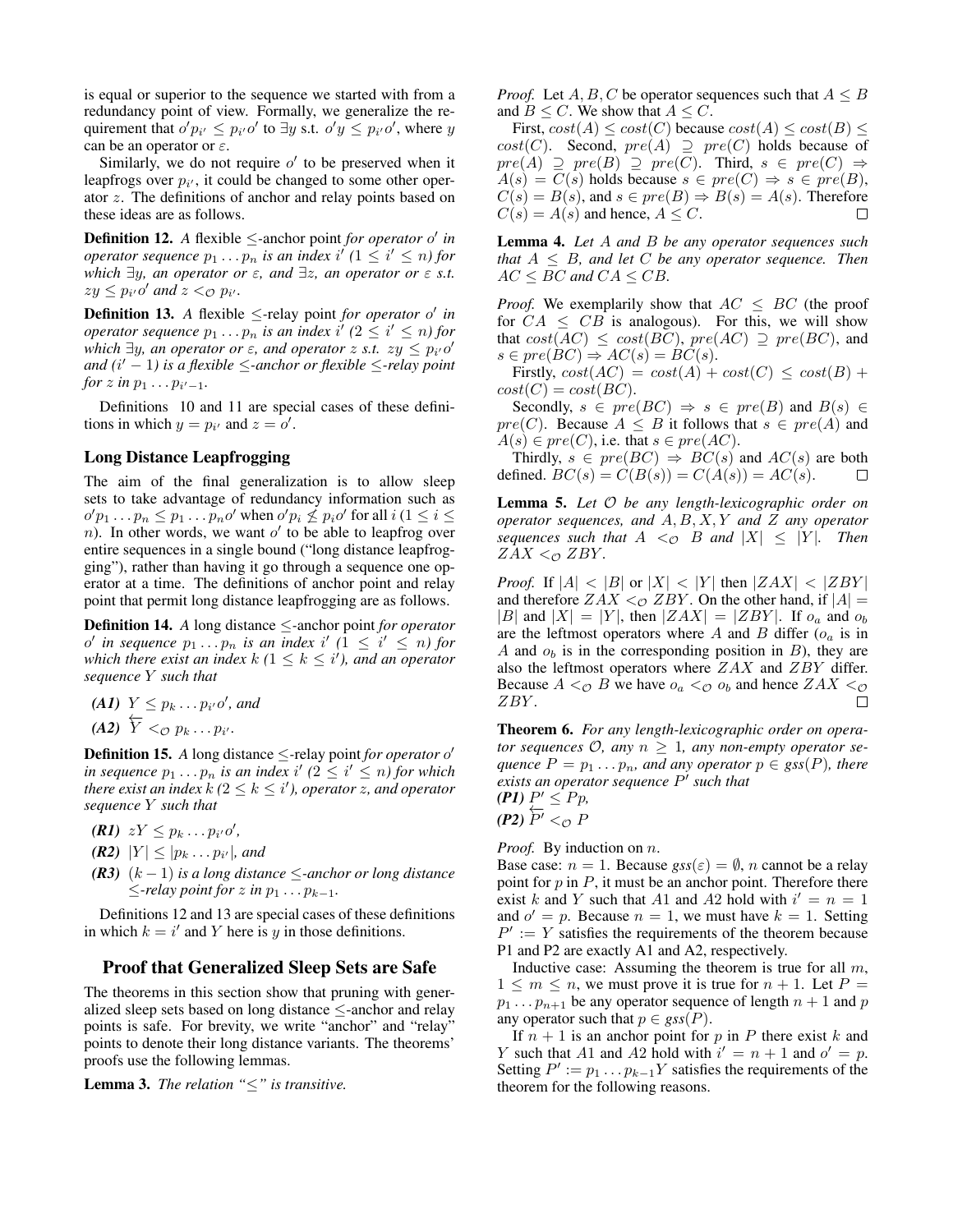P1: P1 follows directly from A1 and Lemma 4 (by prepending  $p_1 \t ... p_{k-1}$  to both sides of the A1 inequality).

P2: If Y is not the empty sequence, then  $\overleftarrow{P'}$  is equal to  $p_1 \dots p_{k-1} \overleftarrow{Y}$  and P2 follows directly from A2 and Lemma 5 (by prepending  $p_1 \t ... p_{k-1}$  to both sides of the A2 inequality). If  $Y$  is the empty sequence, then P2 holds trivially because  $\overleftarrow{P'} = p_1 \dots p_{k-2}$  is a prefix of P.

If  $n+1$  is not an anchor point for p in P it must be a relay point, in which case there exist k, z, and Y such that  $R1, R2$ , and R3 hold with  $i' = n + 1$  and  $o' = p$ . From R3 and the inductive hypothesis, there exists an operator sequence  $\overline{P'} = \overline{p'}_1 \dots \overline{p'}_{|\overline{P'}|}$  such that

$$
(\overline{P1})\ \overline{P'} \leq p_1 \dots p_{k-1}z,
$$

 $(\overline{P2}) \overleftarrow{P'} \leq_{\mathcal{O}} p_1 \dots p_{k-1}.$ 

Setting  $P' := \overline{P'}Y$  satisfies the requirements of the theorem for the following reasons.

P1: We need to show that  $P' \leq Pp$ , i. e., that  $\overline{P'Y} \leq Pp$ . From  $\overline{P1}$ , we have  $\overline{P'} \le \overline{p_1 \dots p_{k-1} z}$ . By Lemma 4 (appending  $Y$  to both sides of the inequality) this implies  $\overline{P}^{\prime}Y \leq p_1 \dots p_{k-1}zY$ . By R1 and Lemma 4 (prepending  $p_1 \t ... p_{k-1}$  to both sides of the inequality), we have  $p_1 \dots p_{k-1} zY \leq p_1 \dots p_{k-1} p_k \dots p_{n+1} p = P p$ . By the transitivity of " $\leq$ " (Lemma 3) we have  $P' = \overline{P'}Y \leq Pp$ , i.e. P1 is true.

P2: We need to show that  $\overleftarrow{P'} <_{\mathcal{O}} P$ , i.e. that  $\overleftarrow{P'}Y <_{\mathcal{O}} P$ . Let  $M = \overline{(qY)}$ , where q is the last operator in  $\overline{P'}$ if  $\overline{P'} \neq \varepsilon$ , and  $q = \varepsilon$  if  $\overline{P'} = \varepsilon$ . Then  $|M|$  =  $|\overline{(qY)}| \leq |Y|$ . Combining this with R2, we get  $|M| \leq$  $|p_k \dots p_{n+1}|$ . Using this fact in Lemma 5 together with the inequality  $\overleftarrow{P'} \lt_{\mathcal{O}} p_1 \ldots p_{k-1}$  from  $\overline{P2}$  we have  $\overleftarrow{P'}M \lt_{\mathcal{O}}$  $p_1 \dots p_{k-1} p_k \dots p_{n+1} = P$ . But  $\overleftarrow{P'}M = \overleftarrow{P'}Y$ , hence P2 is true.  $\Box$ 

The following proves the safety of generalized sleep sets.

Theorem 7. *For any length-lexicographic order on operator sequences* O *and any states* s *and* t *(reachable from* s*),*  $o_k \notin gss(P_{k-1})$  *for all k,* 1 ≤  $k$  ≤ |min(s, t)|*.* 

*Proof.* It is true if  $k = 1$ , since  $P_0 = \varepsilon$  and  $gss(\varepsilon) = \emptyset$ . For  $k$  ≥ 2, we will derive a contradiction from  $o_k$  ∈  $gss(P_{k-1})$ . If  $o_k$  ∈ *gss*( $P_{k-1}$ ) then, by Theorem 6, there exists an operator sequence  $P'$  such that  $(P1) P^f \leq P_{k-1} o_k = P_k,$ 

(P2)  $\overleftarrow{P'} <_{\mathcal{O}} P_{k-1}.$ 

Let  $P = P'Q_{k+1}$ . From P1 and Lemma 4 (appending  $Q_{k+1}$  to both sides of the inequality), we have  $P =$  $P^{T}Q_{k+1} \leq P_{k}Q_{k+1} = min(s,t)$ . In particular, P is a least-cost path from s to t. Let  $q =$  the last operator in  $P'$ if  $P' \neq \varepsilon$ , and  $q = \varepsilon$  if  $P' = \varepsilon$ . From P2, and Lemma 5 (appending  $qQ_{k+1}$  to the lefthand side of the inequality and  $o_k \overline{Q}_{k+1}$  to the righthand side) we get  $P'Q_{k+1} <_Q P_k \overline{Q}_{k+1}$ , i.e.  $P \leq_{\mathcal{O}} min(s, t)$ . These two facts about P contradict  $min(s, t)$  being the least-cost path that is smallest according to  $\mathcal{O}$ .  $\Box$ 

#### Relationship to Move Pruning

To see the very close connection between move pruning and long distance  $\leq$ -anchor points (Def. 14), we define move pruning in terms of "move pruning points".

Definition 16. A move pruning point *for operator* o' in op*erator sequence*  $p_1 \t ... \t p_n$  *is an index i'*  $(1 \leq i' \leq n)$  *for which there exist an index*  $k$  ( $1 \leq k \leq i'$ ) and an operator *sequence* W *such that*

*(MP1)*  $W \leq p_k \dots p_{i'} o'$ , and *(MP2)*  $W <_{\mathcal{O}} p_k ... p_{i'} o'$ .

If *n* is a move pruning point for  $o'$  in  $P = p_1 \dots p_n$ , then move pruning would refuse to apply  $o'$  after  $\overline{P}$ , just as sleep sets would refuse to apply  $o'$  after  $\overline{P}$  if  $n$  was an anchor point for  $o'$  in  $P$ . There are two differences between move pruning points and long distance ≤-anchor points.

First, while move pruning allows  $\mathcal O$  to be any nested order, sleep sets require it to be a length-lexicographic order. Although there do exist nested orders that are not length-lexicographic, in practice move pruning always applies a length-lexicographic order, so overall, this will not give move pruning a practical advantage over sleeps sets.

The second difference is more interesting. Let  $B =$  $p_k \dots p_{i'} o'$ . Definition 16 requires  $W <_{\mathcal{O}} B$  (MP2), but Definition 14 requires  $\overleftarrow{W} <_{\mathcal{O}} \overleftarrow{B}$  (A2). The latter implies the former (Lemma 5) but not vice versa (e.g.  $ab <_{\mathcal{O}} ac$  could be true but  $a <_{\mathcal{O}} a$  is always false). Changing A2 in Definition 14 to  $zY \leq_{\mathcal{O}} p_k \dots p_{i'} \mathcal{O}'$  would render Theorems 6 and 7 false. The reason can be traced back to Definition 13, which allows an arbitrary operator  $z$  to be substituted for  $o'$ at a relay point. As a result, generalized sleep sets dominate the original version of sleep sets in terms of pruning power, but not move pruning (at least not on a theoretical level). We believe it is possible to restrict the definition of relay point (Definition 15) so that it is safe to allow any move pruning point to be an anchor point. That would make generalized sleep sets dominate *both* sleep sets and move pruning. To summarize, generalized sleep sets and move pruning are incomparable to each other in terms of pruning power. Move pruning can be more powerful since the definition of move pruning points is weaker than long distance  $\leq$ -anchor points, and hence can lead to more pruning than sleep sets in some cases. On the other hand, like sleep sets, generalized sleep sets can propagate operators along paths of arbitrary length, thereby pruning paths that cannot be pruned by move pruning. Deciding which technique is more suitable than the other depends mainly on the domain of choice.

#### Experiments with Generalized Sleep Sets

We repeated the experiment of the earlier section using the most general of the sleep set definitions. We restricted the redundancy analysis to operator sequences of length  $L = 2$ or less, which makes long distance leapfrogging conceptually the same as flexible leapfrogging (called IDA<sup>∗</sup>GSS in the following). Figure 4 shows the results in the same format as Figure 1. In the vast majority of the cases IDA<sup>\*</sup>GSS (y-axis) generates exactly the same number of nodes as IDA<sup>∗</sup> SS (x-axis), meaning that in those problem instances,